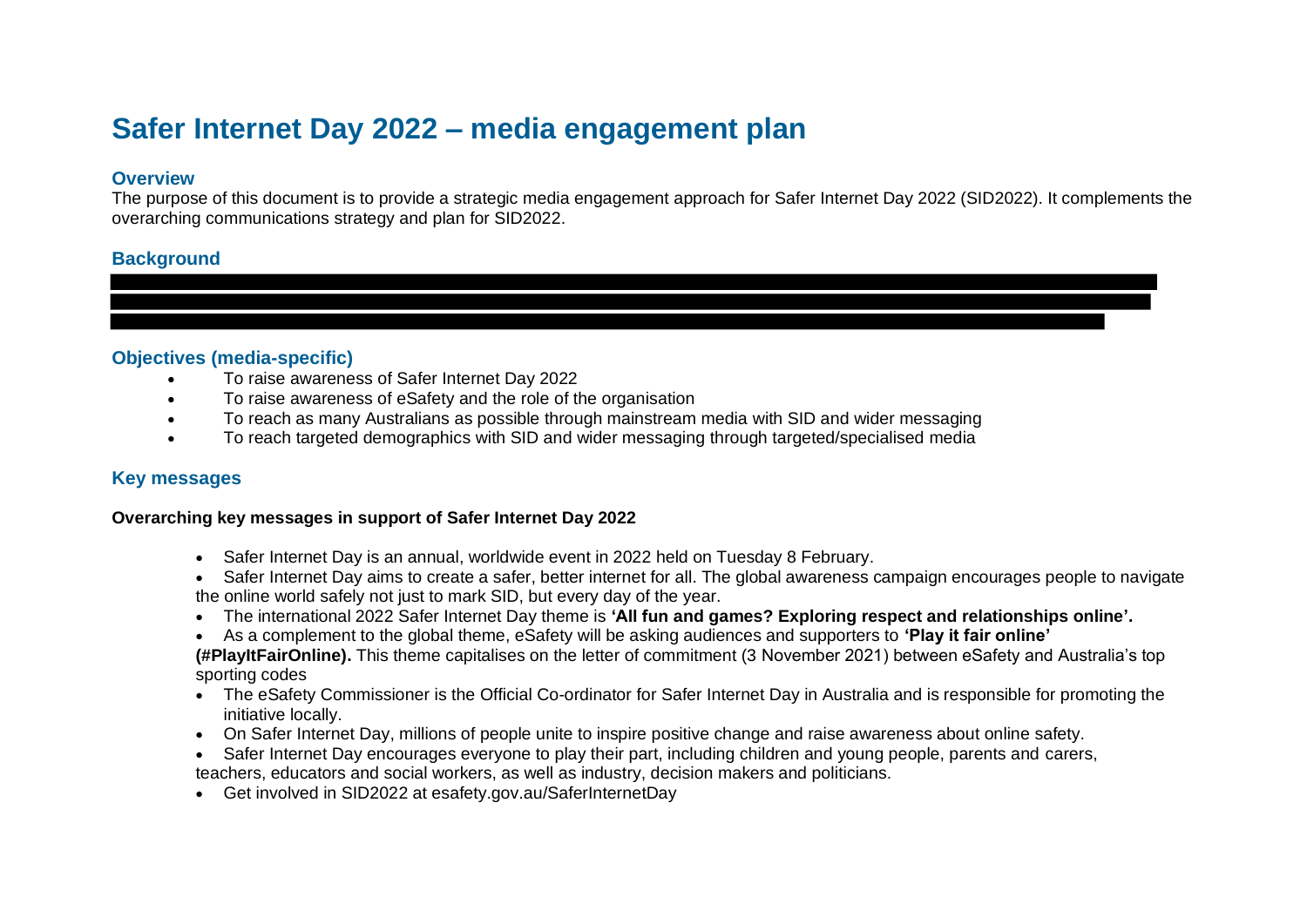# **Target Audiences**

General public through media (mainstream), media (specialised) to reach: parents > children

# **Collateral for media use**

## Research report findings & associated infographics

The results of a youth research report will be available.

## **Media Plan**

| <b>Date</b>                                     | <b>Communications collateral - items required</b>                                                                                                                                                                                                                                                                                                                                                  | <b>Theme/content</b><br><b>Message hierarchy/hook</b>    | <b>Audience &amp; reach</b>                                                                          |  |  |
|-------------------------------------------------|----------------------------------------------------------------------------------------------------------------------------------------------------------------------------------------------------------------------------------------------------------------------------------------------------------------------------------------------------------------------------------------------------|----------------------------------------------------------|------------------------------------------------------------------------------------------------------|--|--|
| Week prior: Tues 1 February - Monday 7 February |                                                                                                                                                                                                                                                                                                                                                                                                    |                                                          |                                                                                                      |  |  |
| Thur 3 February                                 | Embargoed media briefing for select major metro online and<br>print journalists. Media briefing hosted by JIG and to<br>provide journalists with:<br>Embargoed media release for SID2022<br>Embargoed copy of research report<br>۰<br>High level overview of research findings and<br>Q&A session<br>Information about launch event on SID2022<br>All info embargoed until 0100hrs 8 February 2021 | Research<br>report findings<br><b>SID2021</b><br>content | Invitation to media briefing extended<br>lto:<br>Major News/<br>in state/territories<br>and national |  |  |
| Fri 4 February                                  | Scope and pitch media opportunities for SID2021 release day:                                                                                                                                                                                                                                                                                                                                       |                                                          | Mainstream popular tabloid-<br>style media shows and kids broadcast<br>show                          |  |  |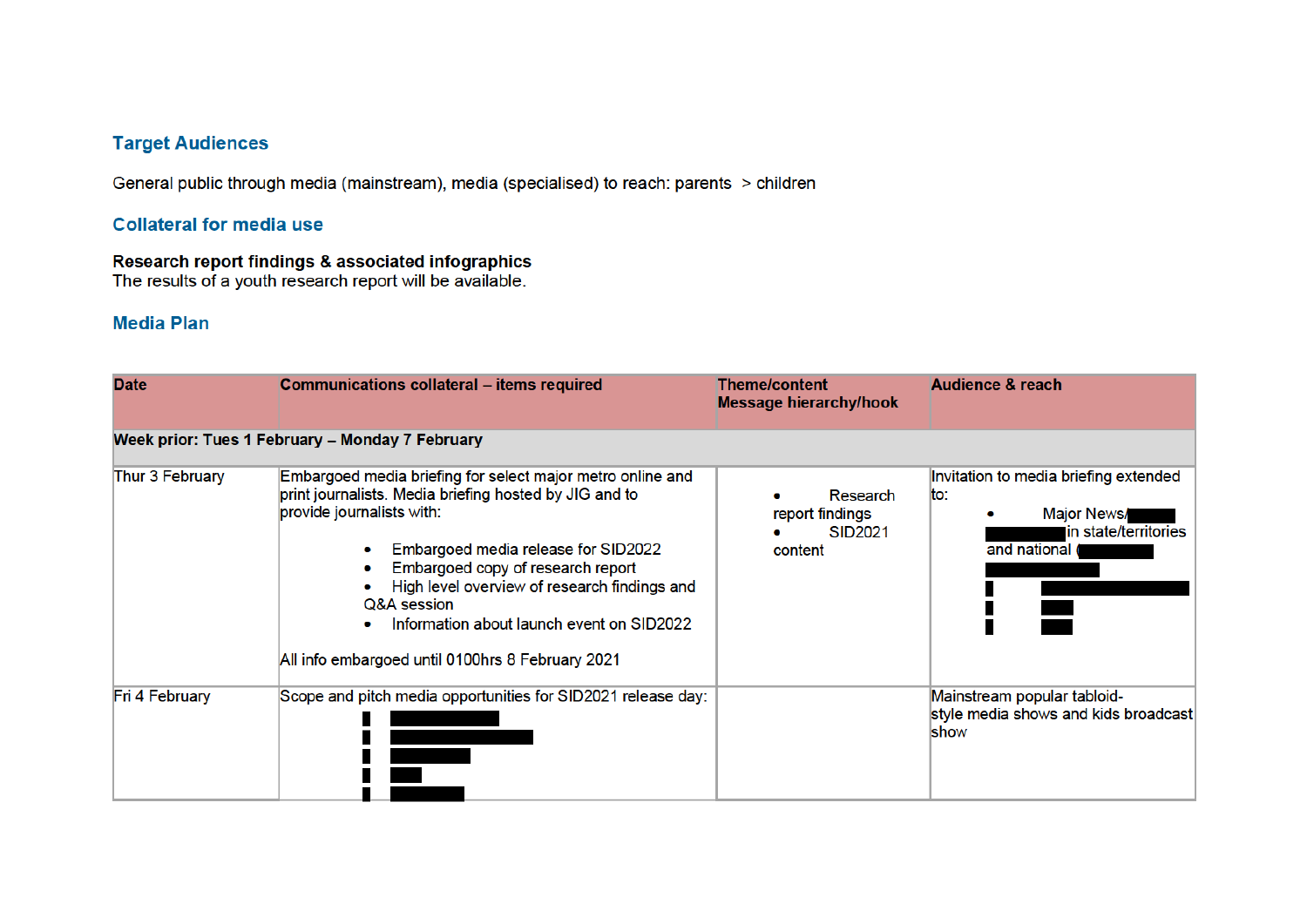| Fri 4 February                 | Pre-recorded Radio Release grabs                                                                                                                                                                                                                               |                                         | National reach - regional and metro<br>radio stations                               |
|--------------------------------|----------------------------------------------------------------------------------------------------------------------------------------------------------------------------------------------------------------------------------------------------------------|-----------------------------------------|-------------------------------------------------------------------------------------|
| Tuesday 8 February,<br>0600hrs | Embargoed national media release distributed to all<br>major mainstream metro<br>and regional media, newswires, broadcast and print (i.e. all<br>outlets)<br>Include call to action: media interview requests pre-records (i.e.<br>radio grabs, TV interviews) | Media<br>release through                | National reach, all media outlets                                                   |
| Tuesday 8 February,<br>0600hrs | From 0600hrs media release live on eSafety website, embargo<br>lifted, print news reports published.<br>Reactive media requests for JIG interview. Proactive<br>scheduling of media opportunities as per previous week:                                        | SID2021<br>Research<br>report findings  | National reach, all media outlets                                                   |
| Tuesday 8 February             | Blogs to go live outlining the research and our work with sports<br>organisation,                                                                                                                                                                              | Blog for<br>Blog for<br>eSafety website | National reach via social media<br>promotion by eSafety and third parties<br>like l |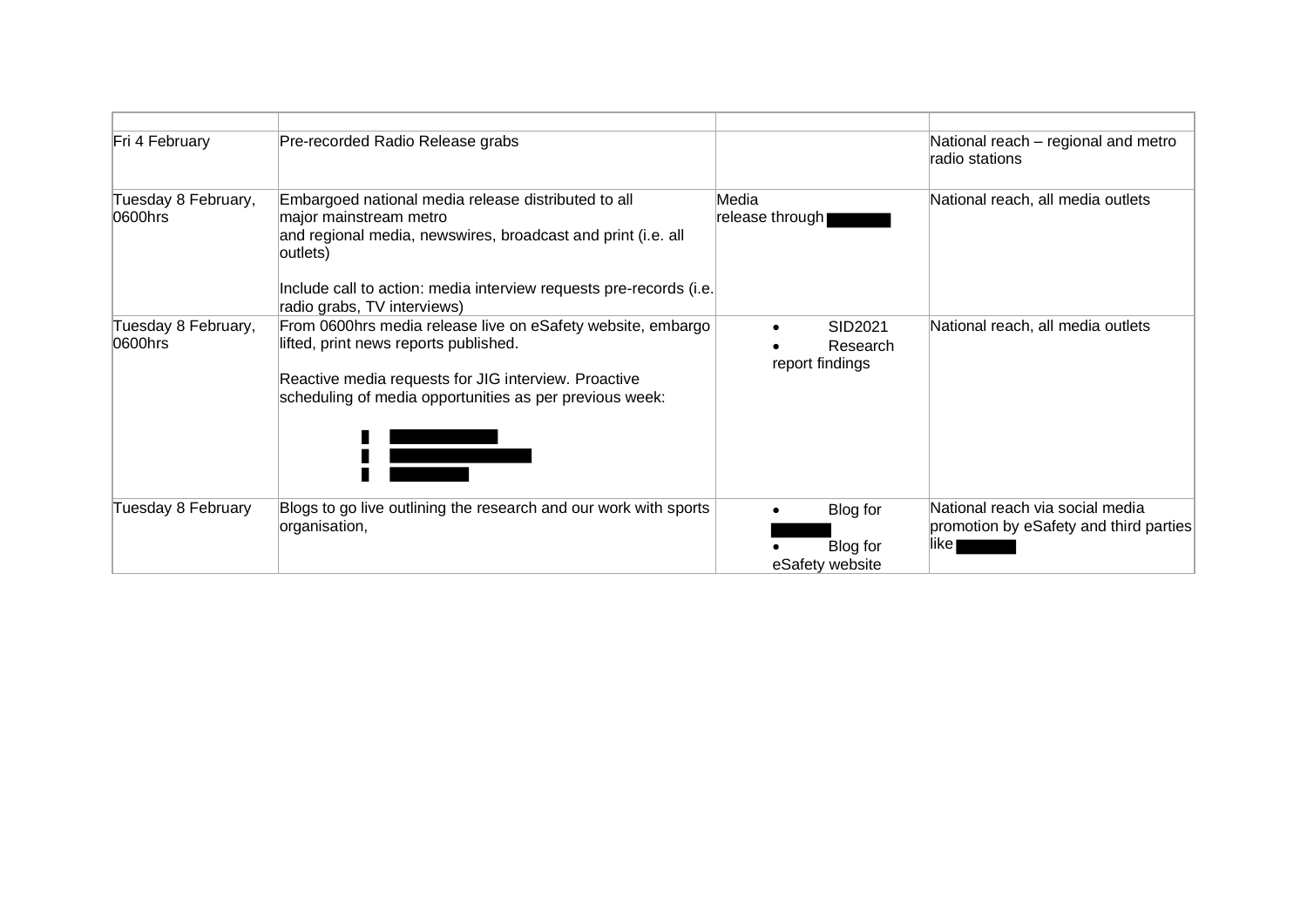# **Safer Internet Day: Parental awareness of children's online risk is low**

Parents have low awareness of children's exposure to online risk while children and teens are often treated in a hurtful way online and have been exposed to harmful and sexual content, with half having received sexual messages from someone in the past year. That's according to new research released today by the eSafety Commissioner, to coincide with Safer Internet Day.

"Our research shows that while the internet is now central to Australian children's lives and children's perceptions of the internet overall is positive, many children and young people note that the online world can still be harmful. However, there are significant gaps in parental awareness of the types of harms children can experience online," Australia's eSafety Commissioner Julie Inman Grant said.

The research, *Mind the Gap: Parental awareness of children's exposure to risks online*, shows:

- Close to half of the surveyed children were treated in a hurtful or nasty way online in the past year. This was more prevalent among teens aged 14 to 17 than younger children.
- A quarter of children had themselves treated someone in a hurtful or nasty way online.
- One in ten children have had offensive things said to them online because of their ethnicity, gender, sexual orientation, religion or disability.
- Almost two-thirds of teens were exposed in the past year to websites or online discussions where people talked about or showed potentially negative content, such as hate messages, drug-taking, or gory or violent material.
- Exposure to sexual material online is common among teens. Seven in ten have seen sexual images online in the past year, while close to half have received sexual messages from someone online in the past year.
- The internet is a source of health information for many children. In the past year a third of teens looked online for mental health information, and almost half for sexual health information, while a third of children aged 8 to 17 sought emotional support from friends and/or mental health support services.

The report also sheds light on parents' understanding of online risks:

• Parents have low awareness of children's exposure to harmful content on stigmatised topics such as drug taking, suicide, self-harm and unhealthy eating, as well as hate speech, gory images and violent sexual material - 6 of 10 of children have been exposed to such topics whereas 4 out 10 parents are aware.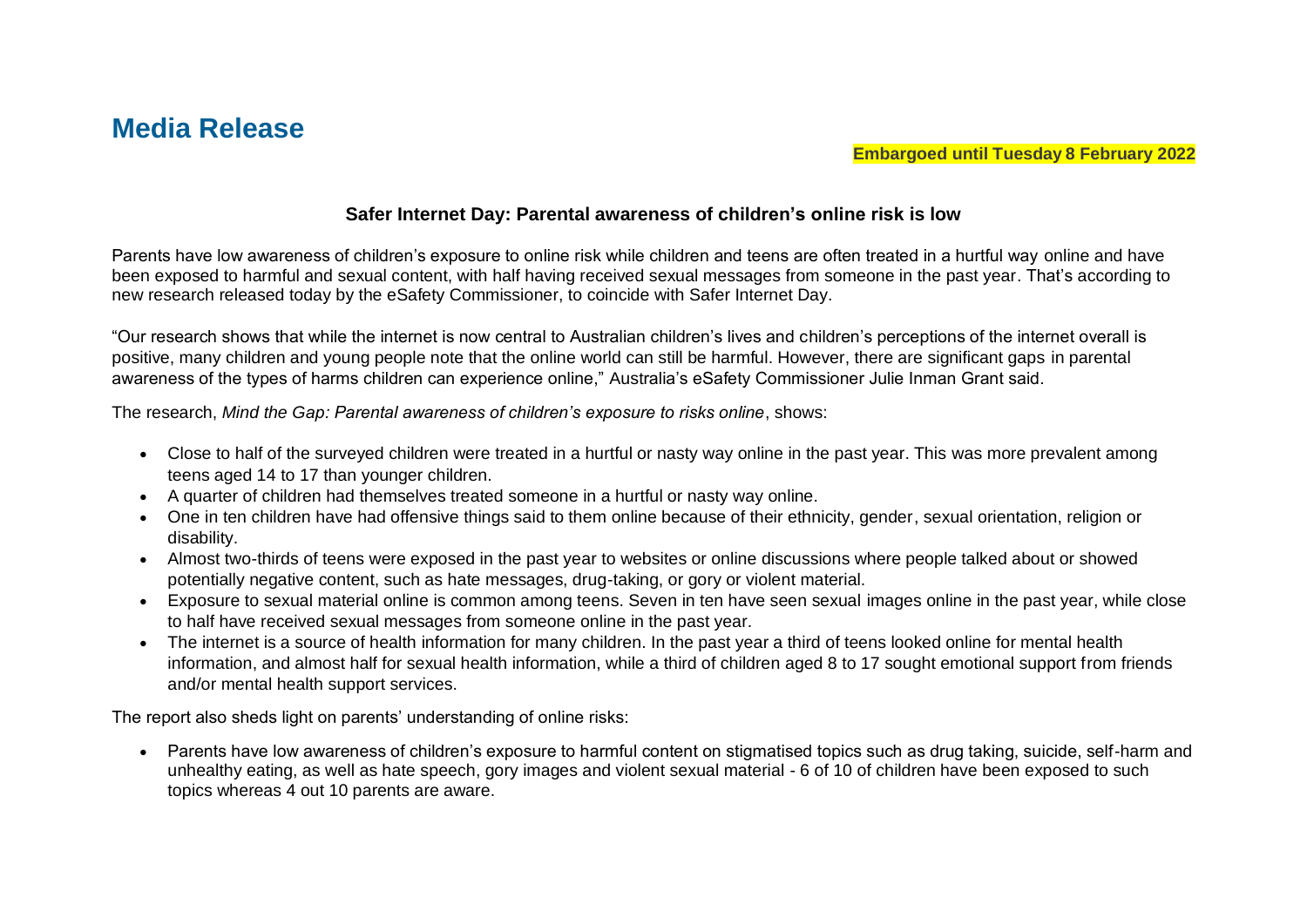• Parents also have low awareness about bullying experience. Nearly 70 per cent of the kids who were treated in a hurtful or nasty way online told their parents. But parents don't recall these experiences to the same extent with 51 per cent of parents saying they were aware.

Ms Inman Grant said the research also showed that almost all children did something in response to a negative online experience.

"Encouragingly children know that they can block people, delete messages, change their privacy setting or report material to a website or social media platform. More than a third of children also told their parents of negatives online experiences," Ms Inman Grant said.

"However, many of their parents didn't grow up in today's sophisticated digital worlds and the research shows that parents are underestimating the prevalence of children's negative online experiences. Children also may not be telling their parents about experiences that are embarrassing, sensitive or stigmatising topics such as such as drug taking, suicide, self-harm, and unhealthy eating.

"Parents have an important role to play in children's digital lives and the research shows that digital parenting needs to evolve as children grow older to better respond to children's encounters with harmful content."

The research also found that children with restrictive parents are less likely to be exposed to harmful content, but they are also much less likely to engage in supportive and protective online activities.

"This suggests that parents need to strike a balance between restrictive mediation and allowing their children more freedom," Ms Inman Grant said.

The release of this research coincides with Safer Internet Day – a day when the world comes together with a shared vision of making online experiences better for everyone.

"This Safer Internet Day we are encouraging Australians to play it fair online and and help raise awareness at home, their school, work and in their community," Ms Inman Grant said.

"We have all spent more time online in this pandemic than ever before and the internet is an integral part of our lives. Being fair, being respectful, being kind – these are the small things we can do each day that can have big impacts."

## **Background information**

- Safer Internet Day is an annual, worldwide event. In 2022, it falls on Tuesday 8 February. Safer Internet Day aims to create a safer, better internet for all.
- eSafety's awareness campaign encourages audiences and supporters to **'**Play it safe and fair online' #PlayItFairOnline.